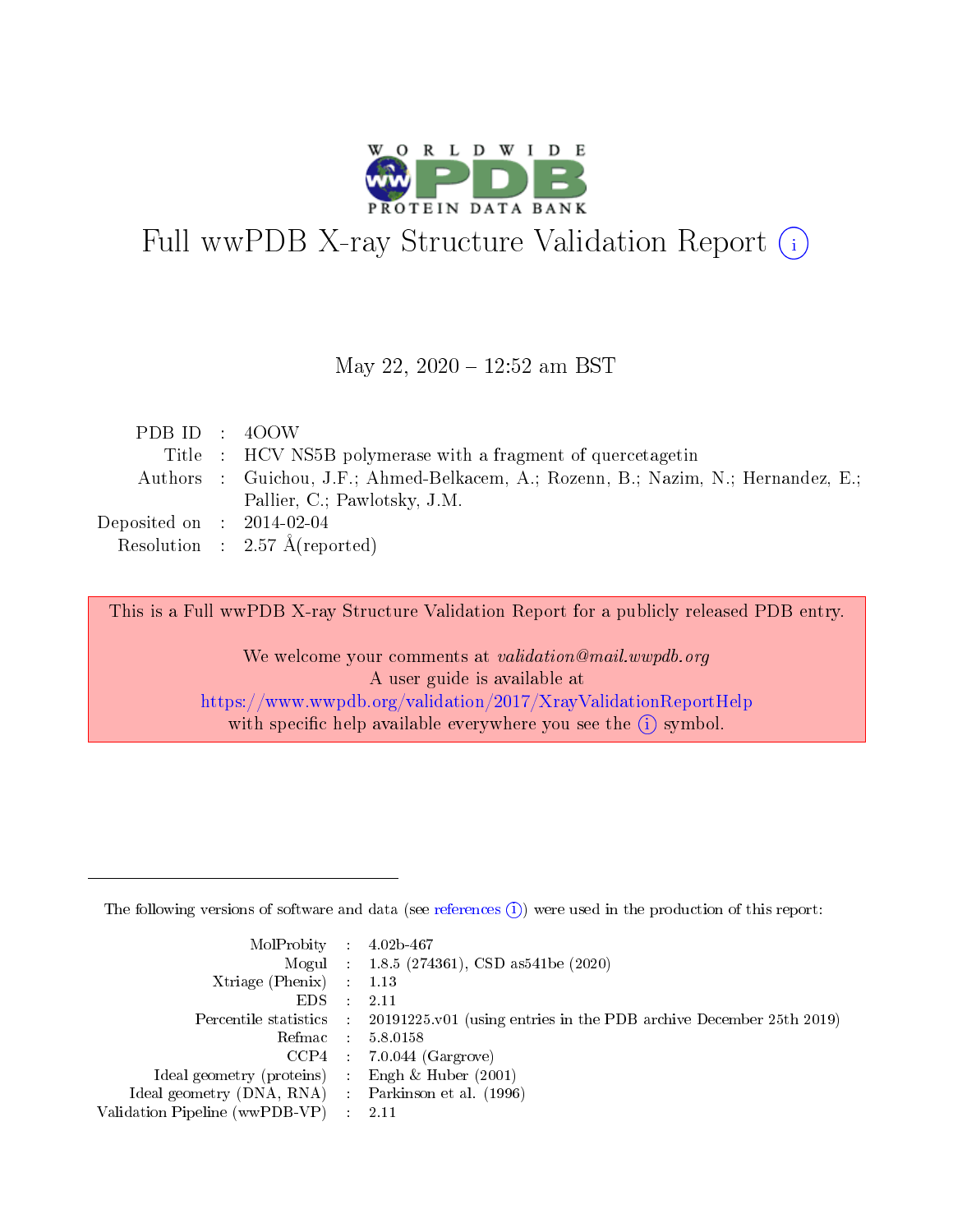## 1 [O](https://www.wwpdb.org/validation/2017/XrayValidationReportHelp#overall_quality)verall quality at a glance  $(i)$

The following experimental techniques were used to determine the structure: X-RAY DIFFRACTION

The reported resolution of this entry is 2.57 Å.

Percentile scores (ranging between 0-100) for global validation metrics of the entry are shown in the following graphic. The table shows the number of entries on which the scores are based.



| Metric                | Whole archive<br>$(\#\text{Entries})$ | Similar resolution<br>$(\#\text{Entries},\,\text{resolution}\,\,\text{range}(\textup{\AA}))$ |  |  |
|-----------------------|---------------------------------------|----------------------------------------------------------------------------------------------|--|--|
| $R_{free}$            | 130704                                | $3676(2.60-2.56)$                                                                            |  |  |
| Clashscore            | 141614                                | $4049(2.60-2.56)$                                                                            |  |  |
| Ramachandran outliers | 138981                                | $3979(2.60-2.56)$                                                                            |  |  |
| Sidechain outliers    | 138945                                | 3979 (2.60-2.56)                                                                             |  |  |
| RSRZ outliers         | 127900                                | $3614(2.60-2.56)$                                                                            |  |  |

The table below summarises the geometric issues observed across the polymeric chains and their fit to the electron density. The red, orange, yellow and green segments on the lower bar indicate the fraction of residues that contain outliers for  $>=3, 2, 1$  and 0 types of geometric quality criteria respectively. A grey segment represents the fraction of residues that are not modelled. The numeric value for each fraction is indicated below the corresponding segment, with a dot representing fractions  $\epsilon=5\%$  The upper red bar (where present) indicates the fraction of residues that have poor fit to the electron density. The numeric value is given above the bar.

| Mol | $Chain$ Length | Quality of chain |                  |
|-----|----------------|------------------|------------------|
|     | 578            | 84%              | 10%<br>$\bullet$ |
|     | ごワの            | %<br>82%         | 7%<br>9%         |

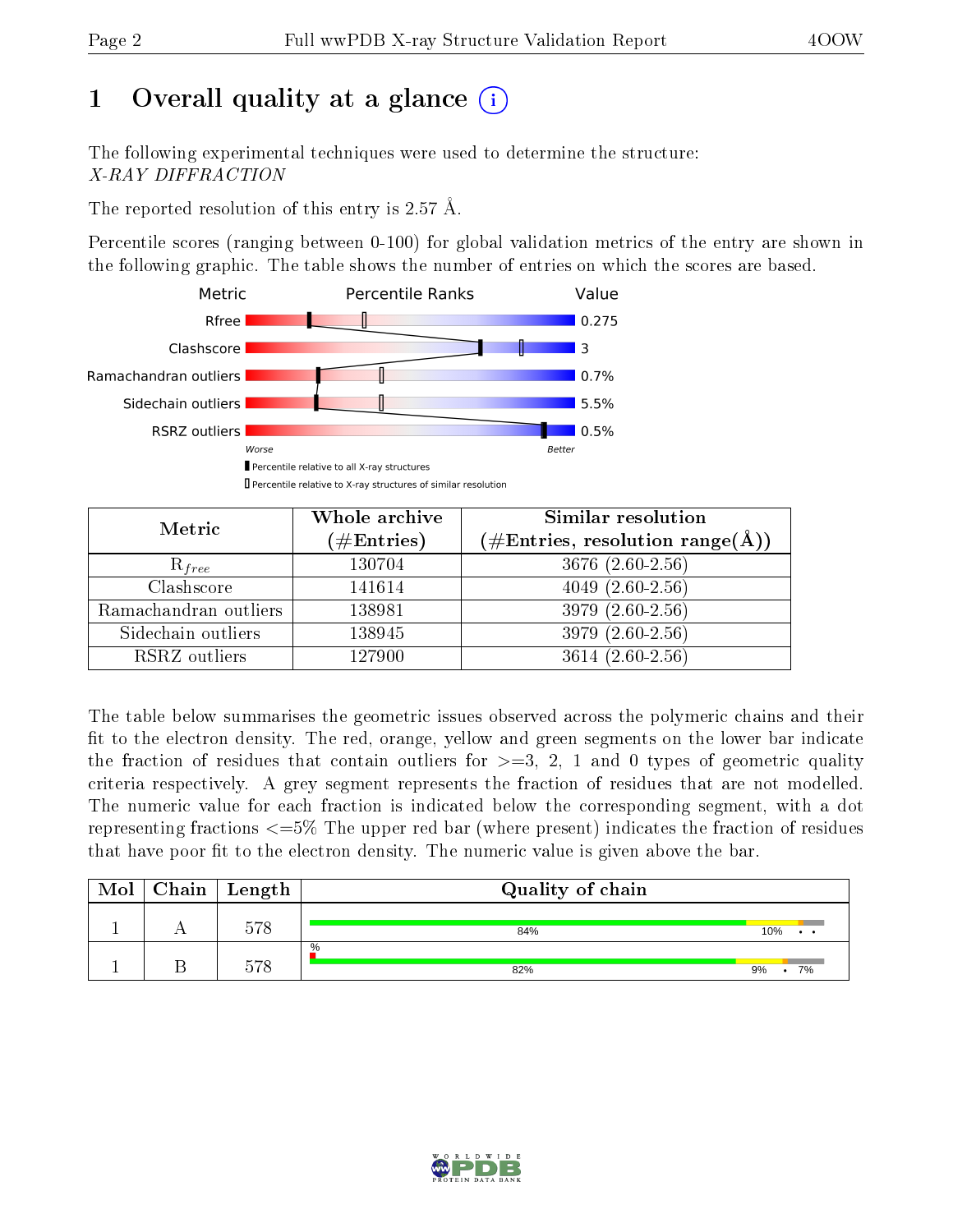## 2 Entry composition (i)

There are 3 unique types of molecules in this entry. The entry contains 8841 atoms, of which 0 are hydrogens and 0 are deuteriums.

In the tables below, the ZeroOcc column contains the number of atoms modelled with zero occupancy, the AltConf column contains the number of residues with at least one atom in alternate conformation and the Trace column contains the number of residues modelled with at most 2 atoms.

| Mol | Chain   Residues | Atoms         |                          |            |        | $\rm ZeroOcc \mid AltConf \mid Trace$ |  |  |
|-----|------------------|---------------|--------------------------|------------|--------|---------------------------------------|--|--|
|     | 555              | Total<br>4357 | $\mathbf{C}$<br>2748 771 | - N        | 806 32 |                                       |  |  |
|     | 538              | Total<br>4250 | $\rm C$<br>2686          | -N<br>-749 | 783 32 |                                       |  |  |

Molecule 1 is a protein called RNA-directed RNA polymerase.

| Chain            | Residue | Modelled   | Actual | Comment               | Reference         |
|------------------|---------|------------|--------|-----------------------|-------------------|
| А                | 571     | <b>LEU</b> |        | <b>EXPRESSION TAG</b> | UNP 092972        |
| $\boldsymbol{A}$ | 572     | <b>GLU</b> |        | EXPRESSION TAG        | <b>UNP 092972</b> |
| А                | 573     | <b>HIS</b> |        | EXPRESSION TAG        | <b>UNP 092972</b> |
| А                | 574     | HIS        |        | <b>EXPRESSION TAG</b> | UNP 092972        |
| А                | 575     | HIS        |        | <b>EXPRESSION TAG</b> | UNP 092972        |
| А                | 576     | <b>HIS</b> |        | <b>EXPRESSION TAG</b> | UNP 092972        |
| А                | 577     | <b>HIS</b> |        | <b>EXPRESSION TAG</b> | <b>UNP 092972</b> |
| А                | 578     | <b>HIS</b> |        | <b>EXPRESSION TAG</b> | UNP 092972        |
| B                | 571     | LEU        |        | EXPRESSION TAG        | <b>UNP 092972</b> |
| B                | 572     | GLU        |        | EXPRESSION TAG        | <b>UNP 092972</b> |
| B                | 573     | HIS        |        | <b>EXPRESSION TAG</b> | UNP 092972        |
| B                | 574     | <b>HIS</b> |        | <b>EXPRESSION TAG</b> | UNP 092972        |
| B                | 575     | <b>HIS</b> |        | <b>EXPRESSION TAG</b> | UNP 092972        |
| B                | 576     | <b>HIS</b> |        | <b>EXPRESSION TAG</b> | UNP 092972        |
| B                | 577     | <b>HIS</b> |        | EXPRESSION TAG        | UNP 092972        |
| B                | 578     | HIS        |        | EXPRESSION TAG        | UNP 092972        |
|                  |         |            |        |                       |                   |

There are 16 discrepancies between the modelled and reference sequences:

• Molecule 2 is CATECHOL (three-letter code: CAQ) (formula:  $C_6H_6O_2$ ).

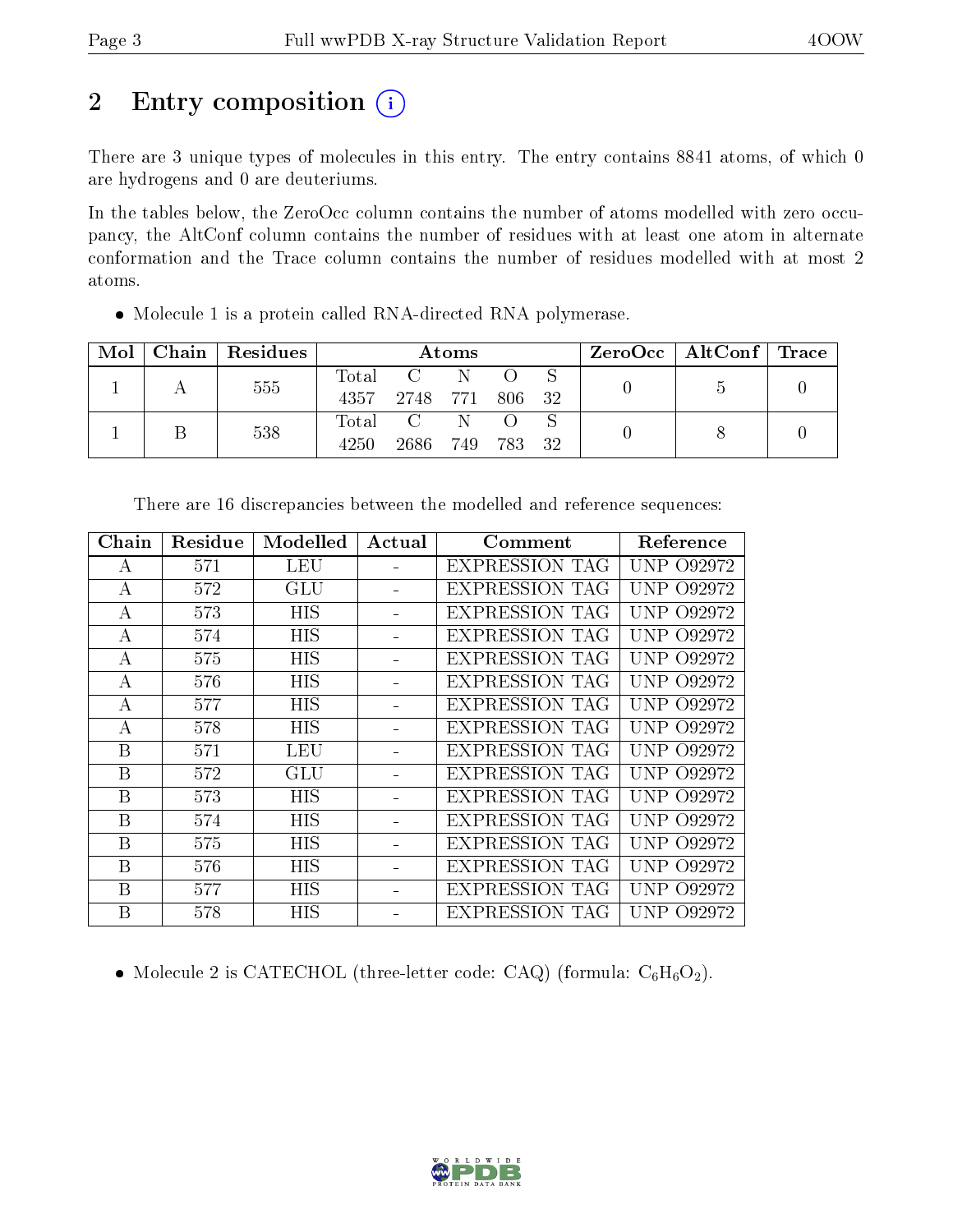

|  | $\perp$ Mol $\perp$ Chain $\perp$ Residues $\perp$ | <b>Atoms</b> |  |  | $\mid$ ZeroOcc $\mid$ AltConf $\mid$ |  |
|--|----------------------------------------------------|--------------|--|--|--------------------------------------|--|
|  |                                                    | Total C C    |  |  |                                      |  |

 $\bullet\,$  Molecule 3 is water.

|  | Mol   Chain   Residues | Atoms            | $ZeroOcc \   \$ AltConf |
|--|------------------------|------------------|-------------------------|
|  | 135                    | Total<br>135 135 |                         |
|  | 91                     | Total O<br>Q 1   |                         |

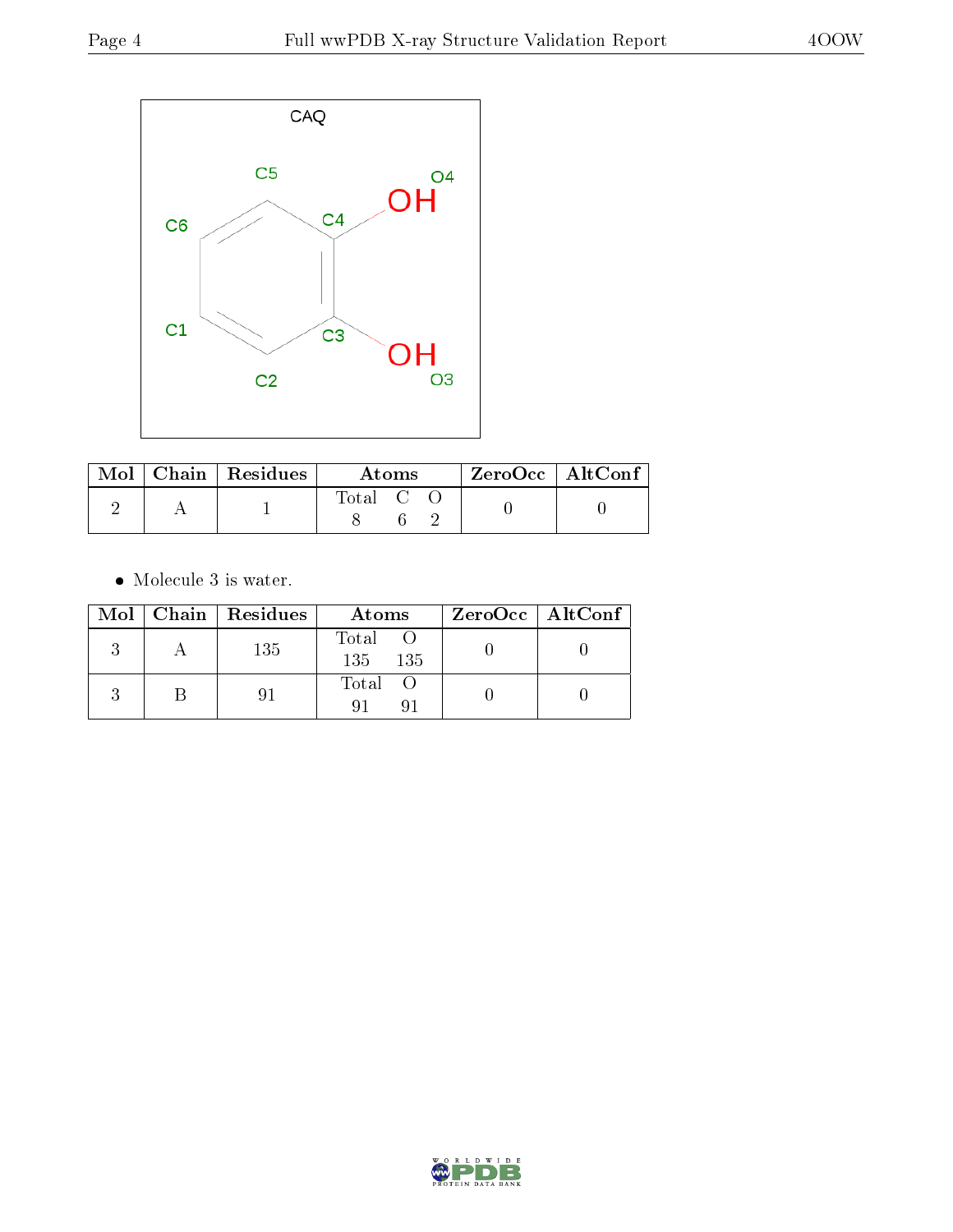## 3 Residue-property plots  $(i)$

These plots are drawn for all protein, RNA and DNA chains in the entry. The first graphic for a chain summarises the proportions of the various outlier classes displayed in the second graphic. The second graphic shows the sequence view annotated by issues in geometry and electron density. Residues are color-coded according to the number of geometric quality criteria for which they contain at least one outlier: green  $= 0$ , yellow  $= 1$ , orange  $= 2$  and red  $= 3$  or more. A red dot above a residue indicates a poor fit to the electron density (RSRZ  $> 2$ ). Stretches of 2 or more consecutive residues without any outlier are shown as a green connector. Residues present in the sample, but not in the model, are shown in grey.



• Molecule 1: RNA-directed RNA polymerase

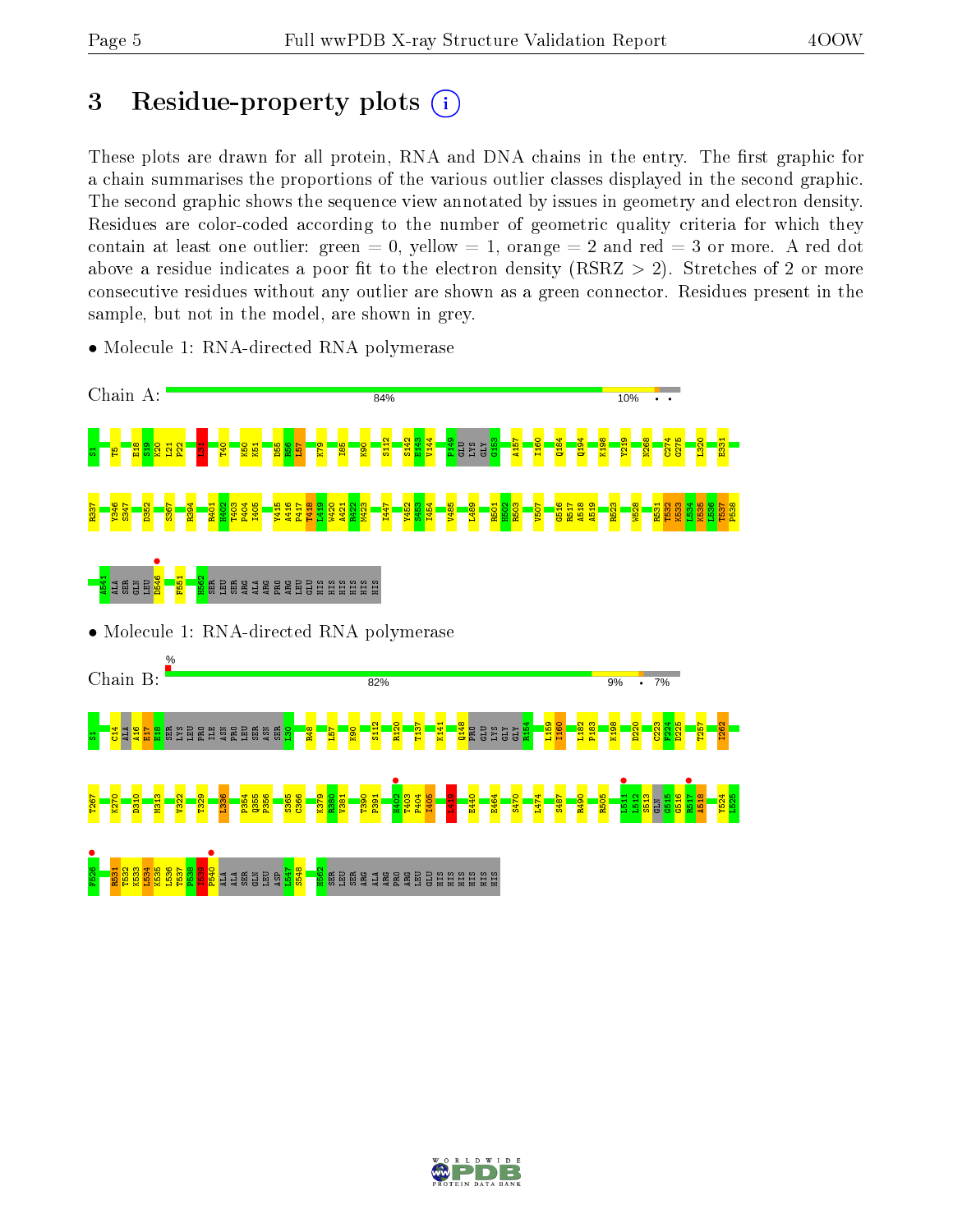## 4 Data and refinement statistics  $(i)$

| Property                                                             | Value                                           | Source     |
|----------------------------------------------------------------------|-------------------------------------------------|------------|
| Space group                                                          | P 21 21 21                                      | Depositor  |
| Cell constants                                                       | $106.60\text{\AA}$<br>108.87Å<br>134.97Å        |            |
| a, b, c, $\alpha$ , $\beta$ , $\gamma$                               | $90.00^\circ$<br>$90.00^\circ$<br>$90.00^\circ$ | Depositor  |
| Resolution $(A)$                                                     | $48.90 - 2.57$                                  | Depositor  |
|                                                                      | $84.74 - 2.57$                                  | <b>EDS</b> |
| % Data completeness                                                  | 94.7 (48.90-2.57)                               | Depositor  |
| (in resolution range)                                                | 94.7 (84.74-2.57)                               | <b>EDS</b> |
| $R_{merge}$                                                          | (Not available)                                 | Depositor  |
| $\mathrm{R}_{sym}$                                                   | (Not available)                                 | Depositor  |
| $\langle I/\sigma(I) \rangle^{-1}$                                   | $2.88$ (at 2.58Å)                               | Xtriage    |
| Refinement program                                                   | <b>REFMAC 5.7.0032</b>                          | Depositor  |
|                                                                      | $0.216$ , $0.277$                               | Depositor  |
| $R, R_{free}$                                                        | 0.215<br>$\overline{\phantom{a}}$<br>0.275      | DCC        |
| $R_{free}$ test set                                                  | 2433 reflections $(5.07\%)$                     | wwPDB-VP   |
| Wilson B-factor $(A^2)$                                              | 32.7                                            | Xtriage    |
| Anisotropy                                                           | 0.557                                           | Xtriage    |
| Bulk solvent $k_{sol}(e/\mathring{A}^3)$ , $B_{sol}(\mathring{A}^2)$ | $0.31$ , $33.9$                                 | <b>EDS</b> |
| $\overline{L-test for}$ twinning <sup>2</sup>                        | $< L >$ = 0.49, $< L^2 >$ = 0.32                | Xtriage    |
| Estimated twinning fraction                                          | $0.018$ for k,h,-l                              | Xtriage    |
| $F_o, F_c$ correlation                                               | 0.91                                            | <b>EDS</b> |
| Total number of atoms                                                | 8841                                            | wwPDB-VP   |
| Average B, all atoms $(A^2)$                                         | 28.0                                            | wwPDB-VP   |

Xtriage's analysis on translational NCS is as follows: The largest off-origin peak in the Patterson function is  $2.77\%$  of the height of the origin peak. No significant pseudotranslation is detected.

<sup>&</sup>lt;sup>2</sup>Theoretical values of  $\langle |L| \rangle$ ,  $\langle L^2 \rangle$  for acentric reflections are 0.5, 0.333 respectively for untwinned datasets, and 0.375, 0.2 for perfectly twinned datasets.



<span id="page-5-1"></span><span id="page-5-0"></span><sup>1</sup> Intensities estimated from amplitudes.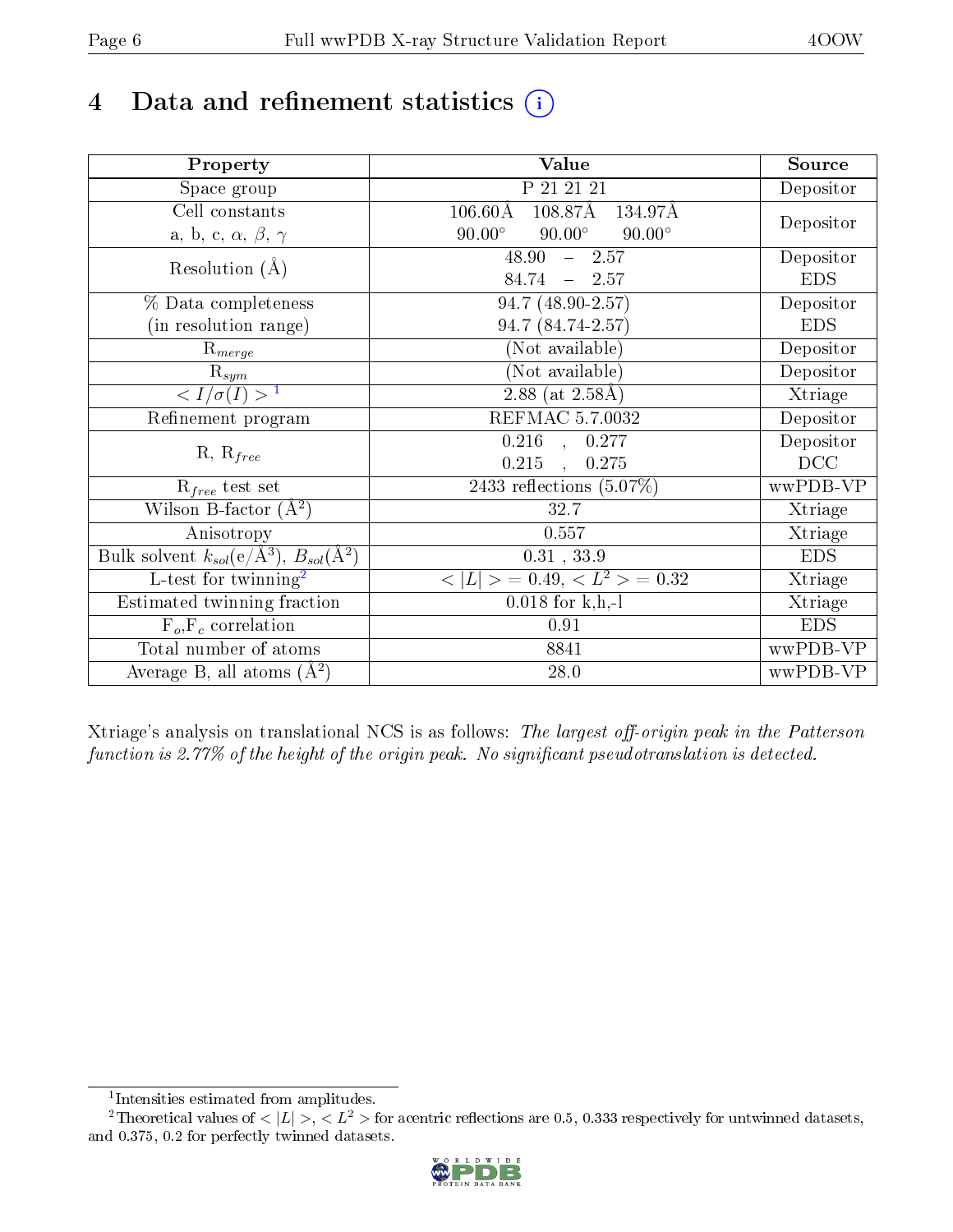## 5 Model quality  $(i)$

## 5.1 Standard geometry  $(i)$

Bond lengths and bond angles in the following residue types are not validated in this section: CAQ

The Z score for a bond length (or angle) is the number of standard deviations the observed value is removed from the expected value. A bond length (or angle) with  $|Z| > 5$  is considered an outlier worth inspection. RMSZ is the root-mean-square of all Z scores of the bond lengths (or angles).

| Mol | Chain |      | Bond lengths | Bond angles |                    |  |
|-----|-------|------|--------------|-------------|--------------------|--|
|     |       | RMSZ | # $ Z >5$    | RMSZ        | # $ Z  > 5$        |  |
|     |       | 0.47 | 0/4466       | 0.69        | $4/6056$ $(0.1\%)$ |  |
|     | B     | 0.44 | 0/4363       | 0.66        | $1/5911(0.0\%)$    |  |
| AH  | АH    | 0.45 | 0/8829       | 0.68        | $5/11967(0.0\%)$   |  |

Chiral center outliers are detected by calculating the chiral volume of a chiral center and verifying if the center is modelled as a planar moiety or with the opposite hand.A planarity outlier is detected by checking planarity of atoms in a peptide group, atoms in a mainchain group or atoms of a sidechain that are expected to be planar.

|  | $\mid$ Mol $\mid$ Chain $\mid$ #Chirality outliers $\mid$ #Planarity outliers $'$ |
|--|-----------------------------------------------------------------------------------|
|  |                                                                                   |

There are no bond length outliers.

All (5) bond angle outliers are listed below:

| Mol | Chain | Res | Type | Atoms      |         | Observed $(^\circ)$ | Ideal $(°)$ |
|-----|-------|-----|------|------------|---------|---------------------|-------------|
|     |       | 57  | LEU  | $CA-CB-CG$ | 5.73    | 128.48              | 115.30      |
|     |       | 337 | ARG  | NE-CZ-NH1  | $-5.53$ | 117.53              | 120.30      |
|     |       | 31  | LEU  | $CA-CB-CG$ | 5.15    | 127.15              | 115.30      |
|     |       | 419 | LEU  | $CA-CB-CG$ | 5.08    | 126.97              | 115.30      |
|     |       | 501 |      | NE-CZ-NH1  | 5.03    | 122.81              | 120.30      |

There are no chirality outliers.

All (1) planarity outliers are listed below:

|  |     | $\boxed{\text{Mol} \mid \text{Chain}}$   Res   Type   Group |
|--|-----|-------------------------------------------------------------|
|  | 532 | THR Peptide                                                 |

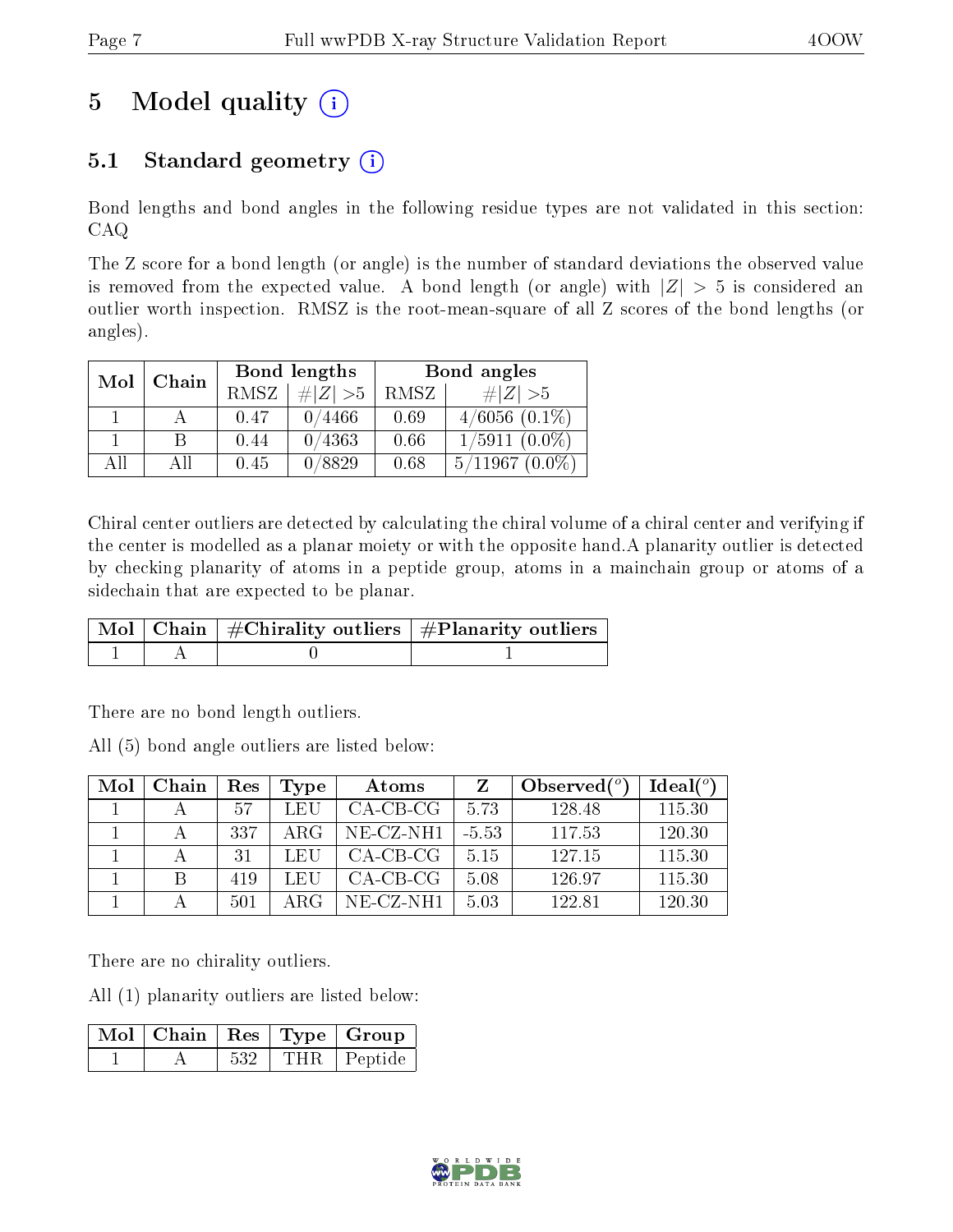### $5.2$  Too-close contacts  $(i)$

In the following table, the Non-H and H(model) columns list the number of non-hydrogen atoms and hydrogen atoms in the chain respectively. The H(added) column lists the number of hydrogen atoms added and optimized by MolProbity. The Clashes column lists the number of clashes within the asymmetric unit, whereas Symm-Clashes lists symmetry related clashes.

|  |      |      |    | Mol   Chain   Non-H   H(model)   H(added)   Clashes   Symm-Clashes |
|--|------|------|----|--------------------------------------------------------------------|
|  | 4357 | 4391 | 30 |                                                                    |
|  | 4250 | 4281 | 30 |                                                                    |
|  |      |      |    |                                                                    |
|  | 135  |      |    |                                                                    |
|  |      |      |    |                                                                    |
|  | 8841 | 8678 | 60 |                                                                    |

The all-atom clashscore is defined as the number of clashes found per 1000 atoms (including hydrogen atoms). The all-atom clashscore for this structure is 3.

All (60) close contacts within the same asymmetric unit are listed below, sorted by their clash magnitude.

|                      |                            | Interatomic    | Clash         |  |
|----------------------|----------------------------|----------------|---------------|--|
| Atom-1               | Atom-2                     | distance $(A)$ | overlap $(A)$ |  |
| 1:B:539:ILE:HG22     | 1:B:540:PRO:HD3            | 1.30           | 1.06          |  |
| 1: B:524: TYR:OH     | 1:B:537:THR:O              | 1.87           | 0.93          |  |
| 1:B:539:ILE:CG2      | 1:B:540:PRO:HD3            | 2.10           | 0.78          |  |
| 1:B:531:ARG:O        | 1:B:532:THR:HG22           | 1.98           | 0.63          |  |
| 1:B:470:SER:O        | 1:B:474:LEU:HG             | 2.03           | 0.59          |  |
| 1:B:141:LYS:HE2      | 1:B:160[B]:ILE:HG21        | 1.85           | 0.58          |  |
| 1: A:18: GLU: HG2    | 1:A:401:ARG:CZ             | 2.34           | 0.58          |  |
| 1: A:21: LEU: HD12   | 1:A:22:PRO:HD2             | 1.85           | 0.57          |  |
| 1: A:516: GLY:O      | 1:A:518:ALA:N              | 2.38           | 0.57          |  |
| 1:A:519:ALA:O        | 1:A:523:ARG:HG3            | 2.04           | 0.56          |  |
| 1: A:418:THR:HG23    | $1:A:421:ALA:\overline{H}$ | 1.69           | 0.56          |  |
| 1:B:48:ARG:HG2       | 1:B:159:LEU:HG             | 1.88           | 0.56          |  |
| 1:B:257:THR:O        | 1:B:262[B]:ILE:HG23        | 2.08           | 0.52          |  |
| 1: A:418:THR:HG22    | 1:A:421:ALA:HB3            | 1.91           | 0.52          |  |
| 1:A:537:THR:HG22     | 1: A:538: PRO:HD2          | 1.92           | 0.52          |  |
| 1:B:403:THR:CG2      | 1:B:404:PRO:HD2            | 2.41           | 0.51          |  |
| 1: A:516: GLY:O      | 1: A:519:ALA:N             | 2.46           | 0.48          |  |
| 1:B:403:THR:HG23     | 1:B:404:PRO:HD2            | 1.96           | 0.48          |  |
| 1: A: 418: THR: HG21 | 1: A:420:TRP:CE2           | 2.50           | 0.47          |  |
| 1:B:539:ILE:CB       | 1: B:540: PRO:CD           | 2.92           | 0.47          |  |
| 1:B:16:ALA:O         | 1:B:17:GLU:HB2             | 2.15           | 0.47          |  |
| 1:B:539:ILE:HB       | 1:B:540:PRO:CD             | 2.45           | 0.47          |  |

Continued on next page...

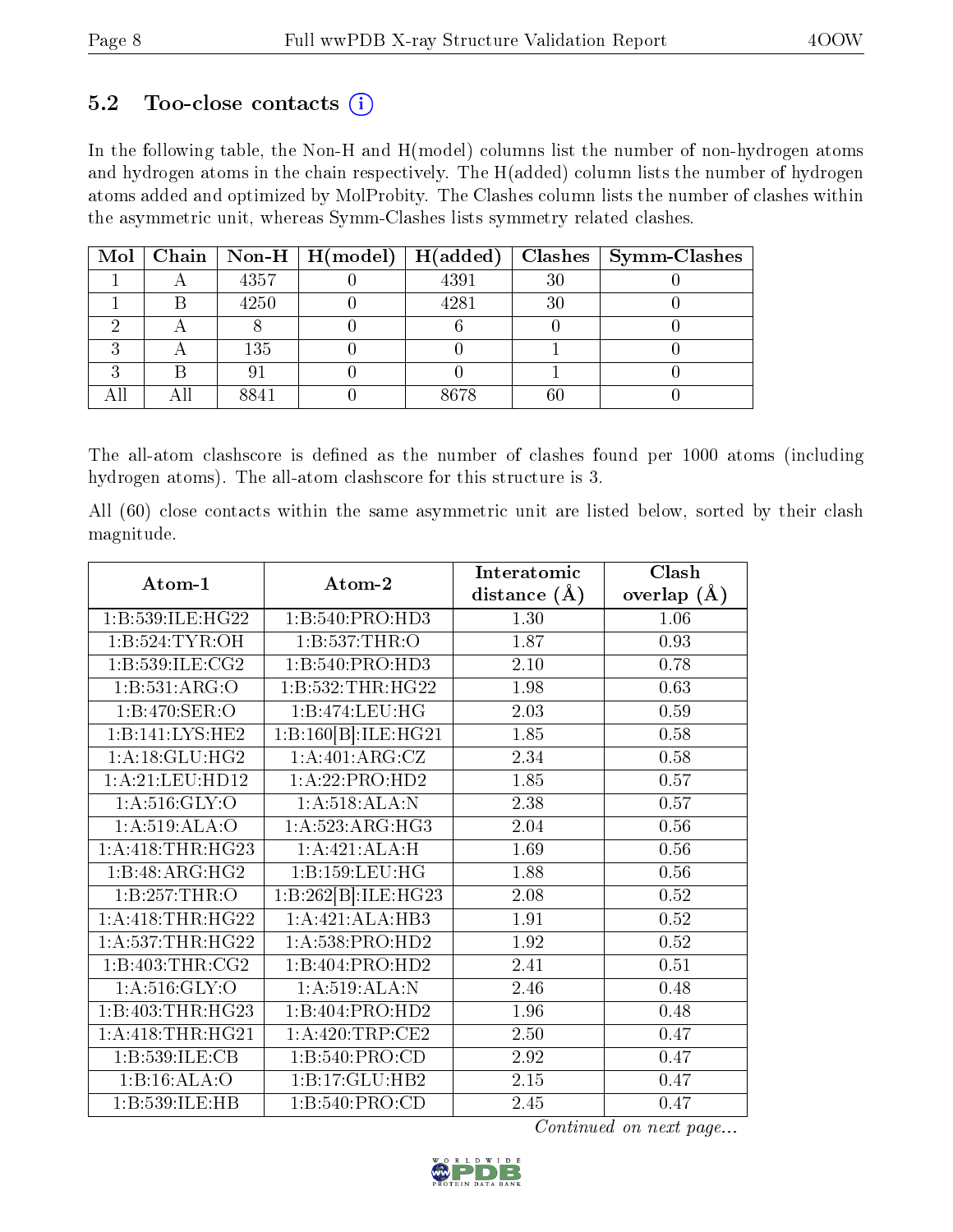|                      |                     | Interatomic    | Clash         |
|----------------------|---------------------|----------------|---------------|
| Atom-1               | Atom-2              | distance $(A)$ | overlap $(A)$ |
| 1: A: 532: THR: HG22 | 1: A:532:THR:O      | 2.15           | 0.46          |
| 1:B:336:LEU:HD21     | 1:B:354:PRO:HB2     | 1.97           | 0.46          |
| 1:A:447:ILE:HB       | 1: A: 452: TYR: CE1 | 2.51           | 0.46          |
| 1: A:423:MET:HA      | 1: A:528:TRP: CZ2   | 2.50           | 0.46          |
| 1:B:403:THR:HG22     | 1:B:405:ILE:O       | 2.16           | 0.45          |
| 1: A: 418: THR: HG22 | 1:A:421:ALA:CB      | 2.47           | 0.45          |
| 1: A:40:THR:HB       | 1:A:157:ALA:HB2     | 1.99           | 0.45          |
| 1: A:418:THR:CG2     | 1:A:421:ALA:H       | 2.29           | 0.45          |
| 1:B:464:GLU:OE1      | 1:B:539:ILE:HD12    | 2.17           | 0.45          |
| 1: A: 331: GLU: N    | 1: A:331: GLU:OE1   | 2.47           | 0.45          |
| 1:B:532:THR:O        | 1:B:533:LYS:HB2     | 2.17           | 0.45          |
| 1:A:219:TYR:HB3      | 1:A:320:LEU:HD23    | 1.99           | 0.44          |
| 1: A:346: TYR:O      | 1:A:347:SER:HB3     | 2.17           | 0.44          |
| 1: A:485: VAL:O      | 1: A:489: LEU: HG   | 2.18           | 0.44          |
| 1: A:403:THR:HB      | 1:A:404:PRO:HD2     | 1.98           | 0.44          |
| 1:B:223:CYS:O        | 1:B:225:ASP:N       | 2.51           | 0.44          |
| 1: A:5:THR:O         | 1:A:275:GLY:HA3     | 2.17           | 0.44          |
| 1:B:533:LYS:HB3      | 1:B:534:LEU:CB      | 2.48           | 0.43          |
| 1: A:31: LEU: C      | 1:A:31:LEU:HD12     | 2.37           | 0.43          |
| 1:B:354:PRO:HA       | 3:B:642:HOH:O       | 2.17           | 0.43          |
| 1: A:268: ASN:HB3    | 1: A:274: CYS:SG    | 2.59           | 0.43          |
| 1: A: 415: TYR: O    | 1:A:418:THR:HG22    | 2.20           | 0.42          |
| 1:B:355:GLN:HA       | 1:B:356:PRO:HD3     | 1.95           | 0.42          |
| 1:B:516:GLY:HA2      | 1:B:518:ALA:N       | 2.34           | 0.42          |
| 1:B:182:LEU:N        | 1:B:183:PRO:CD      | 2.84           | 0.41          |
| 1:B:313:MET:HG2      | 1:B:322:VAL:HG22    | 2.01           | 0.41          |
| 1:A:416:ALA:N        | 1:A:417:PRO:CD      | 2.83           | 0.41          |
| 1: B: 390: THR: HB   | 1:B:391:PRO:HD3     | 2.02           | 0.41          |
| 1:A:403:THR:HB       | 1:A:404:PRO:CD      | 2.50           | 0.41          |
| 1:B:419:LEU:C        | 1:B:419:LEU:HD23    | 2.41           | 0.41          |
| 1: B: 533: LYS: HB3  | 1: B: 534: LEU: HB2 | 2.03           | 0.41          |
| 1:A:144:VAL:HB       | 1:A:394:ARG:HG2     | 2.02           | 0.41          |
| 1:B:390:THR:HB       | 1:B:391:PRO:CD      | 2.51           | 0.41          |
| 1: A:194: GLN: HA    | 1: A:551:PHE:O      | 2.20           | 0.41          |
| 1:A:546:ASP:N        | 3: A:818:HOH:O      | 2.53           | 0.41          |
| 1:B:487:SER:HA       | 1:B:490:ARG:NH2     | 2.37           | 0.40          |
| 1:A:503:ARG:O        | 1:A:507:VAL:HG23    | 2.21           | 0.40          |
| 1:B:137:THR:HA       | 1:B:267:THR:O       | 2.22           | 0.40          |

Continued from previous page...

There are no symmetry-related clashes.

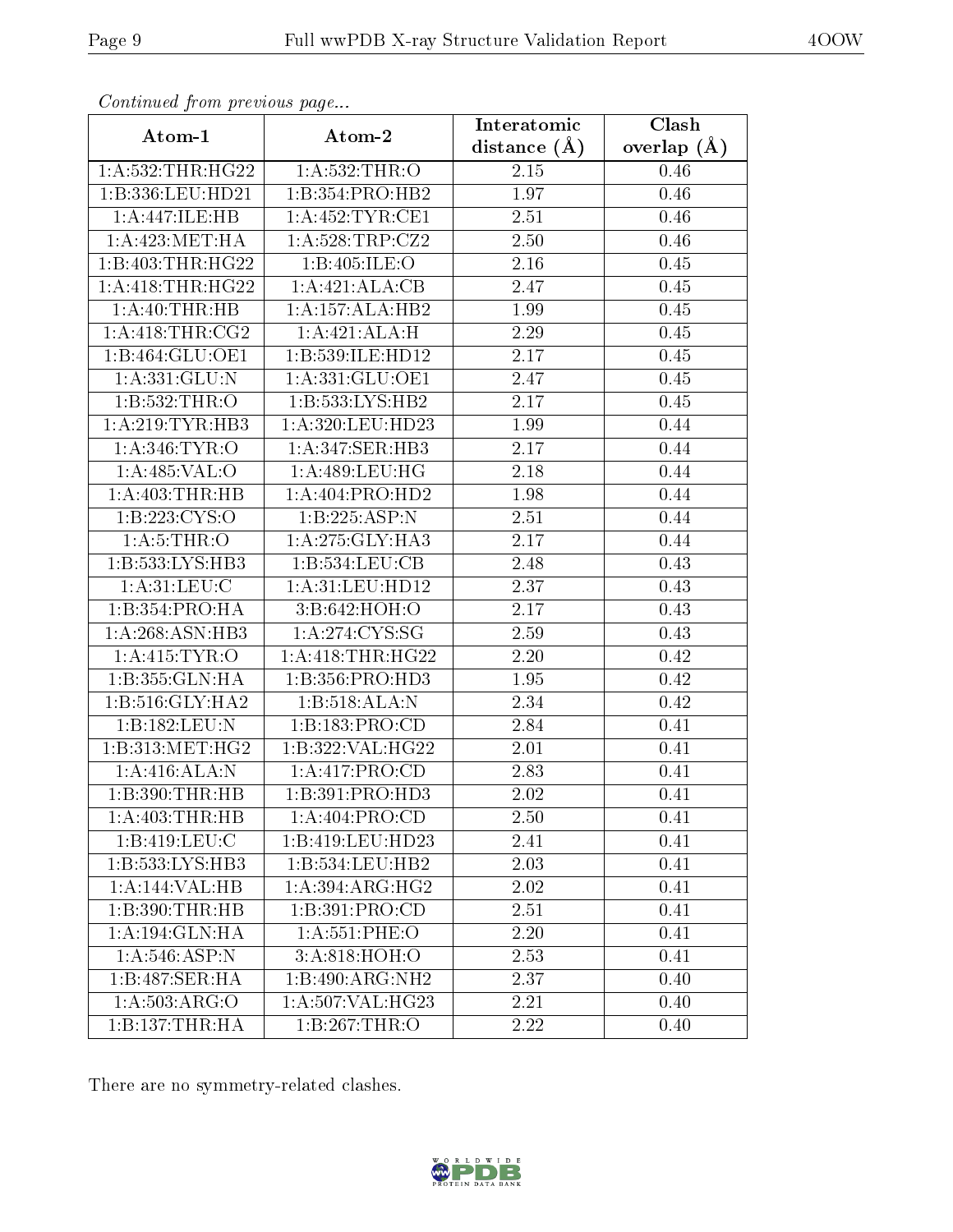### 5.3 Torsion angles (i)

#### 5.3.1 Protein backbone  $(i)$

In the following table, the Percentiles column shows the percent Ramachandran outliers of the chain as a percentile score with respect to all X-ray entries followed by that with respect to entries of similar resolution.

The Analysed column shows the number of residues for which the backbone conformation was analysed, and the total number of residues.

| Mol | Chain | Analysed          | Favoured      |           | Allowed   Outliers | Percentiles |            |
|-----|-------|-------------------|---------------|-----------|--------------------|-------------|------------|
|     |       | $554/578$ (96%)   | 533 (96%)     | $18(3\%)$ | $3(0\%)$           | 29          | $-50$      |
|     |       | $534/578$ (92%)   | 508(95%)      | 22(4%)    | $4(1\%)$           | 22          | $\vert$ 41 |
| All | All   | $1088/1156(94\%)$ | $1041 (96\%)$ | 40 $(4%)$ | 7(1%)              | 22          | 45         |

All (7) Ramachandran outliers are listed below:

| Mol | Chain | Res | Type       |
|-----|-------|-----|------------|
|     |       | 517 | $\rm{ARG}$ |
|     |       | 533 | <b>LYS</b> |
|     |       | 535 | <b>LYS</b> |
|     | B     | 17  | <b>GLU</b> |
|     | R     | 518 | ALA        |
|     | R     | 539 | ILE        |
|     |       | 365 | SER.       |

#### 5.3.2 Protein sidechains  $(i)$

In the following table, the Percentiles column shows the percent sidechain outliers of the chain as a percentile score with respect to all X-ray entries followed by that with respect to entries of similar resolution.

The Analysed column shows the number of residues for which the sidechain conformation was analysed, and the total number of residues.

| Mol | Chain | Analysed        | Rotameric   Outliers |            | Percentiles     |    |  |
|-----|-------|-----------------|----------------------|------------|-----------------|----|--|
|     |       | 478/493(97%)    | 455(95%)             | 23(5%)     | 25 <sub>1</sub> | 47 |  |
|     |       | $466/493(94\%)$ | 436 $(94\%)$         | 30 $(6\%)$ | 17              | 34 |  |
| All | All   | $944/986(96\%)$ | $891(94\%)$          | 53 (6%)    | 21              | 40 |  |

All (53) residues with a non-rotameric sidechain are listed below:

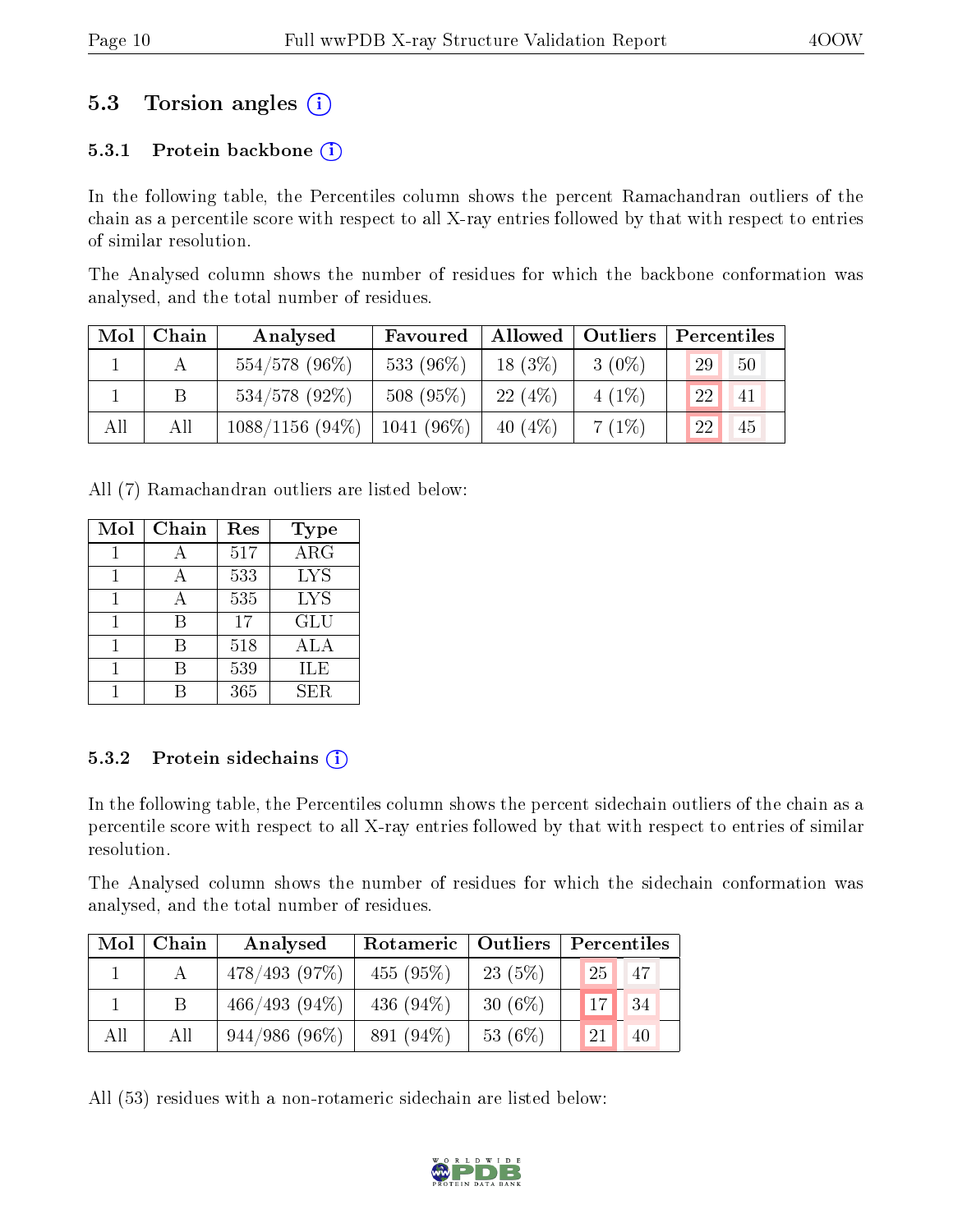| Mol            | Chain                                                                                                                                           | $\operatorname{Res}% \left( \mathcal{N}\right) \equiv\operatorname{Res}(\mathcal{N}_{0})\cap\mathcal{N}_{1}$ | Type                    |
|----------------|-------------------------------------------------------------------------------------------------------------------------------------------------|--------------------------------------------------------------------------------------------------------------|-------------------------|
| $\mathbf{1}$   | $\overline{A}$                                                                                                                                  | 20                                                                                                           | $LYS$                   |
| $\mathbf{1}$   | $\overline{A}$                                                                                                                                  | $\overline{31}$                                                                                              | LEU                     |
| $\mathbf{1}$   | $\overline{A}$                                                                                                                                  | $50\,$                                                                                                       | $\overline{\text{LYS}}$ |
| $\overline{1}$ |                                                                                                                                                 | $\overline{51}$                                                                                              | $\overline{\text{LYS}}$ |
| $\mathbf{1}$   |                                                                                                                                                 | $\overline{55}$                                                                                              | $\overline{\text{ASP}}$ |
| $\overline{1}$ |                                                                                                                                                 | $\overline{57}$                                                                                              | LEU                     |
| $\overline{1}$ | $\frac{\overline{A}}{\overline{A}}$ $\frac{\overline{A}}{\overline{A}}$ $\frac{\overline{A}}{\overline{A}}$ $\frac{\overline{A}}{\overline{A}}$ | $\overline{79}$                                                                                              | $\overline{\text{LYS}}$ |
| $\overline{1}$ |                                                                                                                                                 | $\overline{85}$                                                                                              | <b>ILE</b>              |
| $\overline{1}$ |                                                                                                                                                 | $90\,$                                                                                                       | $\overline{\text{LYS}}$ |
| $\mathbf{1}$   |                                                                                                                                                 | 112                                                                                                          | <b>SER</b>              |
| $\overline{1}$ |                                                                                                                                                 | 142                                                                                                          | $\overline{\text{SER}}$ |
| $\mathbf{1}$   |                                                                                                                                                 | 160                                                                                                          | ILE                     |
| $\overline{1}$ |                                                                                                                                                 | 184                                                                                                          | $\overline{\text{GLN}}$ |
| $\overline{1}$ |                                                                                                                                                 | 198                                                                                                          | <b>LYS</b>              |
| $\mathbf{1}$   | $\frac{\overline{A}}{\overline{A}}$ $\frac{\overline{A}}{\overline{A}}$ $\frac{\overline{A}}{\overline{A}}$ $\frac{\overline{A}}{\overline{A}}$ | $\overline{352}$                                                                                             | $\overline{\text{ASP}}$ |
| $\overline{1}$ |                                                                                                                                                 | 367                                                                                                          | $\overline{\text{SER}}$ |
| $\mathbf{1}$   |                                                                                                                                                 | 405                                                                                                          | <b>ILE</b>              |
| $\overline{1}$ |                                                                                                                                                 | 418                                                                                                          | <b>THR</b>              |
| $\overline{1}$ |                                                                                                                                                 | 454                                                                                                          | ILE                     |
| $\mathbf{1}$   |                                                                                                                                                 | 531                                                                                                          | $\overline{\rm{ARG}}$   |
| $\mathbf{1}$   |                                                                                                                                                 | $\overline{533}$                                                                                             | $\overline{\text{LYS}}$ |
| $\mathbf{1}$   | $\frac{\overline{A}}{\overline{A}}$ $\frac{\overline{A}}{\overline{A}}$                                                                         | $535\,$                                                                                                      | $\overline{\text{LYS}}$ |
| $\overline{1}$ |                                                                                                                                                 | $\overline{537}$                                                                                             | <b>THR</b>              |
| $\mathbf{1}$   | $\overline{\mathrm{B}}$                                                                                                                         | $\overline{14}$                                                                                              | $\overline{\text{CYS}}$ |
| $\mathbf{1}$   | $\frac{1}{\overline{B}}$                                                                                                                        | $\overline{57}$                                                                                              | $\overline{\text{LEU}}$ |
| $\mathbf{1}$   | $\overline{\mathbf{B}}$                                                                                                                         | $90\,$                                                                                                       | $\overline{\text{LYS}}$ |
| $\mathbf{1}$   | $\overline{\mathrm{B}}$                                                                                                                         | $\overline{112}$                                                                                             | <b>SER</b>              |
| $\overline{1}$ | $\overline{\mathrm{B}}$                                                                                                                         | 120                                                                                                          | $\overline{\rm{ARG}}$   |
| $\mathbf{1}$   | Β                                                                                                                                               | 148                                                                                                          | $\overline{\text{GLN}}$ |
| $\mathbf 1$    | Β                                                                                                                                               | 160[A]                                                                                                       | ILE                     |
| $\mathbf 1$    | Β                                                                                                                                               | 160 B                                                                                                        | ILE                     |
| $\mathbf{1}$   | Β                                                                                                                                               | 198                                                                                                          | $\overline{\text{LYS}}$ |
| $\mathbf{1}$   | $\overline{\mathrm{B}}$                                                                                                                         | $220\,$                                                                                                      | $\overline{\rm ASP}$    |
| $\mathbf{1}$   | $\boldsymbol{\mathrm{B}}$                                                                                                                       | 262[A]                                                                                                       | ILE                     |
| $\overline{1}$ | $\overline{\mathrm{B}}$                                                                                                                         | $262\text{[B]}$                                                                                              | <b>ILE</b>              |
| $\mathbf{1}$   | Β                                                                                                                                               | 270                                                                                                          | $\overline{\text{LYS}}$ |
| $\mathbf{1}$   | $\overline{\text{B}}$                                                                                                                           | 310                                                                                                          | $\overline{\text{ASP}}$ |
| $\mathbf 1$    | Β                                                                                                                                               | 329                                                                                                          | THR                     |
| $\mathbf 1$    | Β                                                                                                                                               | 336                                                                                                          | LEU                     |
| $\mathbf{1}$   | Β                                                                                                                                               | 366                                                                                                          | $\overline{\text{CYS}}$ |
| $\mathbf{1}$   | B                                                                                                                                               | 379                                                                                                          | ${\rm LYS}$             |
| $\mathbf 1$    | $\overline{\mathrm{B}}$                                                                                                                         | 381                                                                                                          | $\overline{\text{VAL}}$ |
| $\mathbf 1$    | $\overline{\mathrm{B}}$                                                                                                                         | 405                                                                                                          | ILE                     |

Continued on next page...

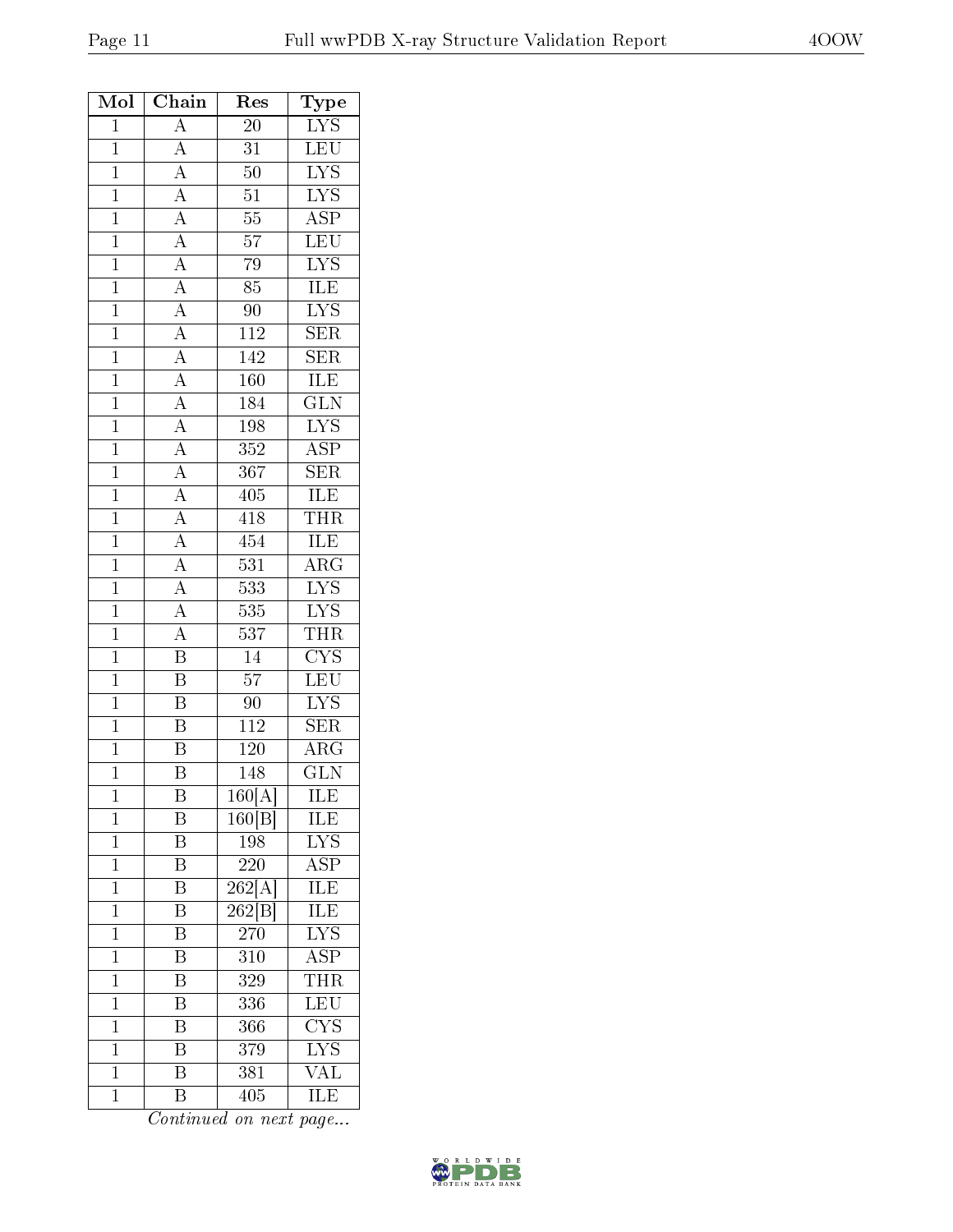| Mol          | Chain | $\operatorname{Res}% \left( \mathcal{N}\right) \equiv\operatorname{Res}(\mathcal{N}_{0},\mathcal{N}_{0})$ | <b>Type</b> |
|--------------|-------|-----------------------------------------------------------------------------------------------------------|-------------|
| 1            | В     | 419                                                                                                       | LEU         |
| 1            | В     | 440                                                                                                       | GLU         |
| $\mathbf{1}$ | В     | 505                                                                                                       | $\rm{ARG}$  |
| $\mathbf{1}$ | В     | 513                                                                                                       | SER         |
| 1            | В     | 531                                                                                                       | $\rm{ARG}$  |
| 1            | В     | 534                                                                                                       | LEU         |
| $\mathbf{1}$ | Β     | 535                                                                                                       | <b>LYS</b>  |
| $\mathbf 1$  | В     | 536                                                                                                       | LEU         |
| 1            | В     | 539                                                                                                       | ILE         |
| 1            | R     | 548                                                                                                       | ${\rm SER}$ |

Continued from previous page...

Some sidechains can be flipped to improve hydrogen bonding and reduce clashes. All (5) such sidechains are listed below:

| Mol | Chain | Res | <b>Type</b> |
|-----|-------|-----|-------------|
|     |       | 110 | <b>ASN</b>  |
|     |       | 446 | <b>GLN</b>  |
|     |       | 475 | <b>HIS</b>  |
|     |       | 273 | <b>ASN</b>  |
|     |       | 527 | ASN         |

#### 5.3.3 RNA [O](https://www.wwpdb.org/validation/2017/XrayValidationReportHelp#rna)i

There are no RNA molecules in this entry.

### 5.4 Non-standard residues in protein, DNA, RNA chains (i)

There are no non-standard protein/DNA/RNA residues in this entry.

#### 5.5 Carbohydrates (i)

There are no carbohydrates in this entry.

### 5.6 Ligand geometry (i)

1 ligand is modelled in this entry.

In the following table, the Counts columns list the number of bonds (or angles) for which Mogul statistics could be retrieved, the number of bonds (or angles) that are observed in the model and the number of bonds (or angles) that are defined in the Chemical Component Dictionary. The

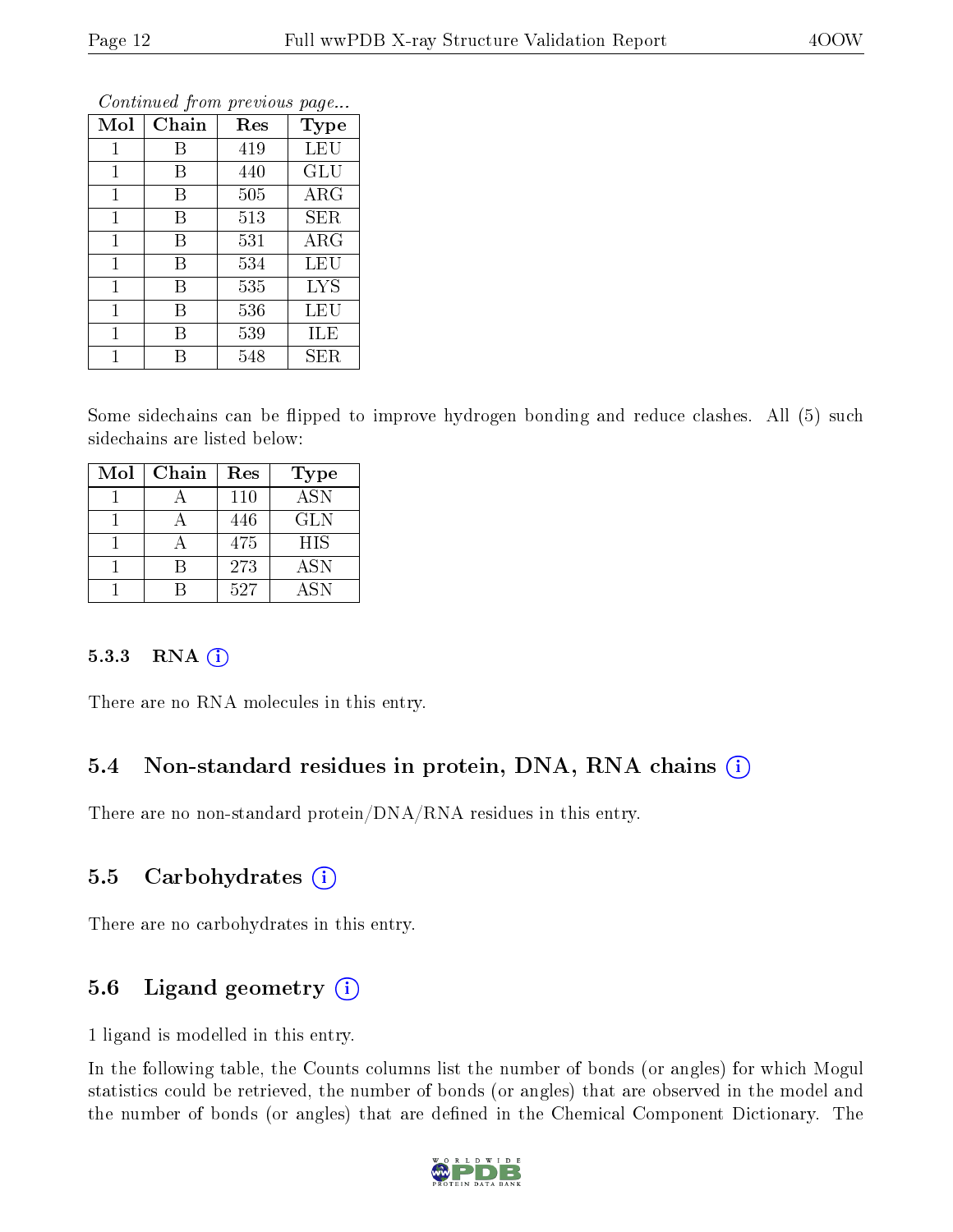Link column lists molecule types, if any, to which the group is linked. The Z score for a bond length (or angle) is the number of standard deviations the observed value is removed from the expected value. A bond length (or angle) with  $|Z| > 2$  is considered an outlier worth inspection. RMSZ is the root-mean-square of all Z scores of the bond lengths (or angles).

| Mol | $\vert$ Type $\vert$ | Chain | ${\mathbf Res}$ | Link |          | Bond lengths |         |                       | Bond angles |           |
|-----|----------------------|-------|-----------------|------|----------|--------------|---------|-----------------------|-------------|-----------|
|     |                      |       |                 |      | ∪ounts + | RMSZ         | $\# Z $ | $\sim$ Counts $\perp$ | RMSZ        | $\pm  Z $ |
|     | CAQ                  |       | 601             | -    |          | 0.62         |         | 10, 10, 10            | 0.01        |           |

In the following table, the Chirals column lists the number of chiral outliers, the number of chiral centers analysed, the number of these observed in the model and the number defined in the Chemical Component Dictionary. Similar counts are reported in the Torsion and Rings columns. '-' means no outliers of that kind were identified.

|       |      |  | Mol   Type   Chain   Res   Link   Chirals   Torsions   Rings |  |
|-------|------|--|--------------------------------------------------------------|--|
| - CAQ | -601 |  |                                                              |  |

There are no bond length outliers.

There are no bond angle outliers.

There are no chirality outliers.

There are no torsion outliers.

There are no ring outliers.

No monomer is involved in short contacts.

#### 5.7 [O](https://www.wwpdb.org/validation/2017/XrayValidationReportHelp#nonstandard_residues_and_ligands)ther polymers  $(i)$

There are no such residues in this entry.

#### 5.8 Polymer linkage issues  $(i)$

There are no chain breaks in this entry.

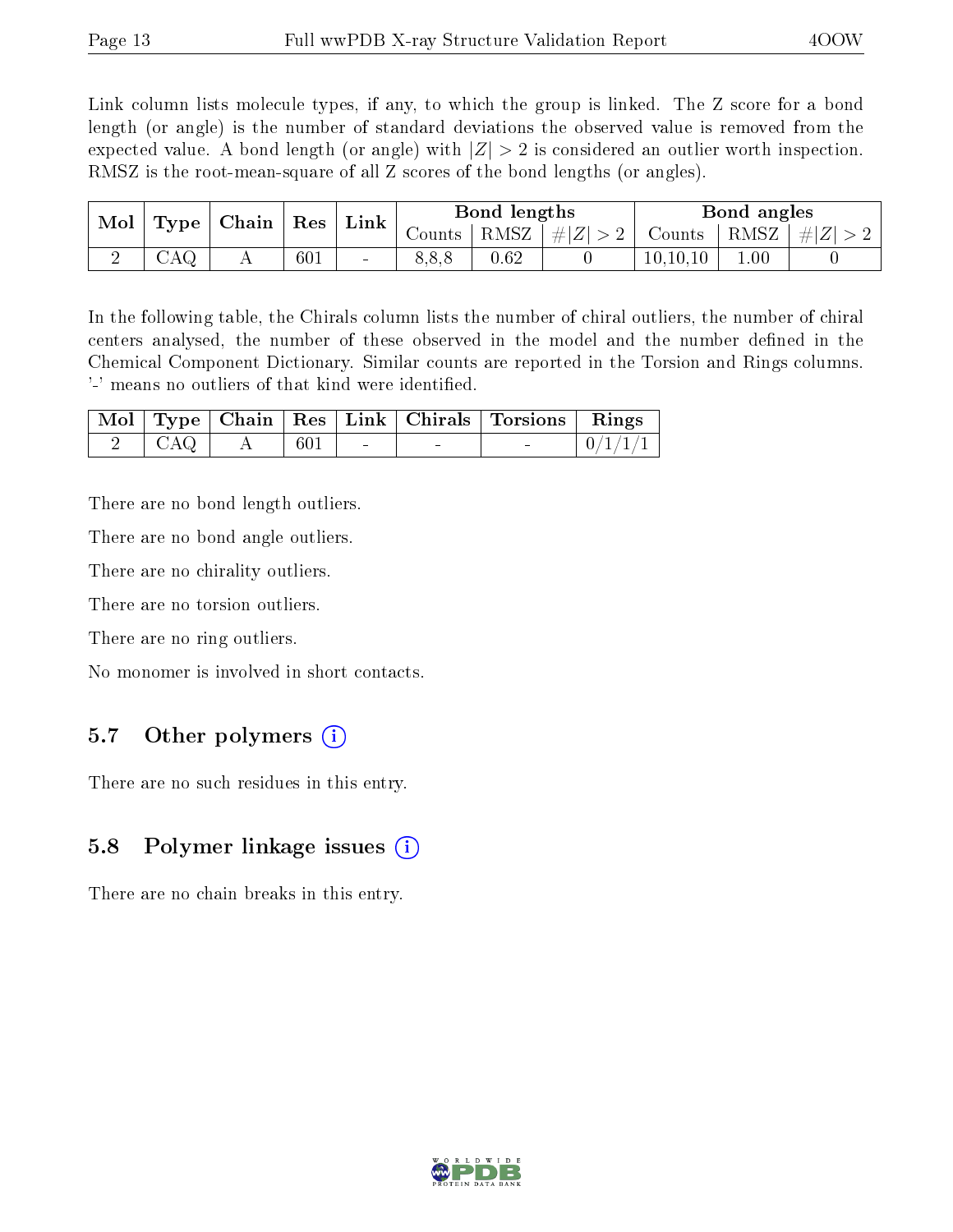## 6 Fit of model and data  $\left( \cdot \right)$

### 6.1 Protein, DNA and RNA chains (i)

In the following table, the column labelled  $#RSRZ>2'$  contains the number (and percentage) of RSRZ outliers, followed by percent RSRZ outliers for the chain as percentile scores relative to all X-ray entries and entries of similar resolution. The OWAB column contains the minimum, median,  $95<sup>th</sup>$  percentile and maximum values of the occupancy-weighted average B-factor per residue. The column labelled  $Q< 0.9$  lists the number of (and percentage) of residues with an average occupancy less than 0.9.

| Mol | Chain | Analysed          | ${ <\hspace{-1.5pt}{\mathrm{RSRZ}} \hspace{-1.5pt}>}$ | $\#\text{RSRZ}\text{>2}$ | $\mathbf{A}^2$ OWAB( $\mathbf{A}^2$ ) | Q <sub>0.9</sub> |
|-----|-------|-------------------|-------------------------------------------------------|--------------------------|---------------------------------------|------------------|
|     |       | $555/578$ (96%)   | $-0.26$                                               | $1(0\%)$ 95 95           | 9, 21, 43, 74                         | $20(3\%)$        |
|     |       | $538/578$ (93\%)  | $-0.12$                                               | $5(0\%)$ 84 83           | 11, 31, 61, 82                        | $-22(4%)$        |
| All | All   | $1093/1156(94\%)$ | $-0.19$                                               | 6 (0\%)   91   90        | 9, 25, 57, 82                         | 42(3%)           |

All (6) RSRZ outliers are listed below:

| Mol | Chain | Res | Type       | <b>RSRZ</b> |
|-----|-------|-----|------------|-------------|
|     |       | 511 | LEU        | 2.9         |
|     |       | 546 | ASP        | 2.2         |
|     |       | 526 | <b>PHE</b> | 2.2         |
|     |       | 517 | $\rm{ARG}$ | 2.2         |
|     |       | 540 | <b>PRO</b> | 2.1         |
|     |       | 402 | <b>HIS</b> | 2.1         |

### 6.2 Non-standard residues in protein, DNA, RNA chains  $(i)$

There are no non-standard protein/DNA/RNA residues in this entry.

#### 6.3 Carbohydrates (i)

There are no carbohydrates in this entry.

### 6.4 Ligands  $(i)$

In the following table, the Atoms column lists the number of modelled atoms in the group and the number defined in the chemical component dictionary. The B-factors column lists the minimum, median,  $95<sup>th</sup>$  percentile and maximum values of B factors of atoms in the group. The column labelled  $Q< 0.9$ ' lists the number of atoms with occupancy less than 0.9.